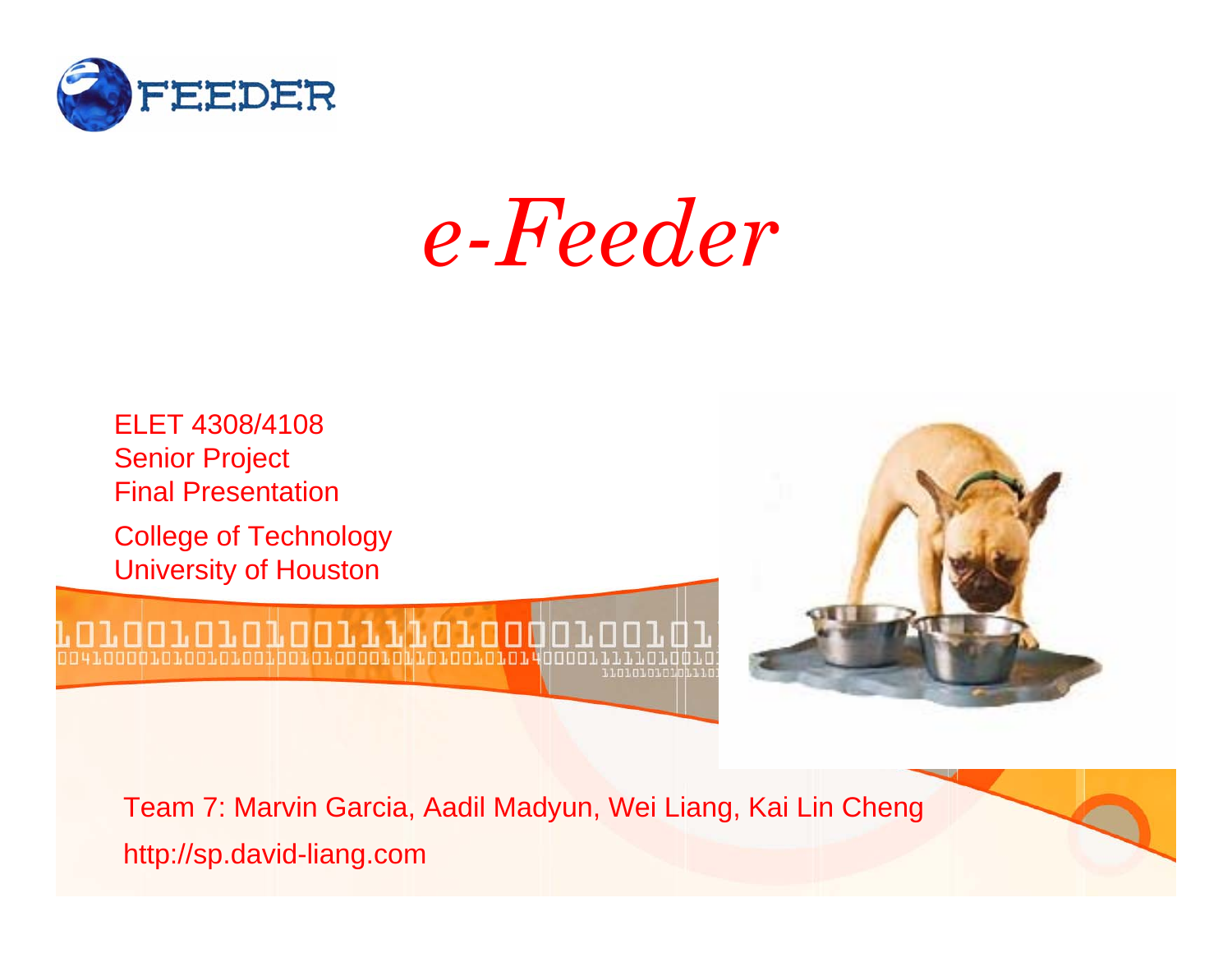

#### *What does it do?*

*Dispenses dry dog food Dispenses clean water*

*For pet owners who are?*

*Frequent travelers Busy individuals*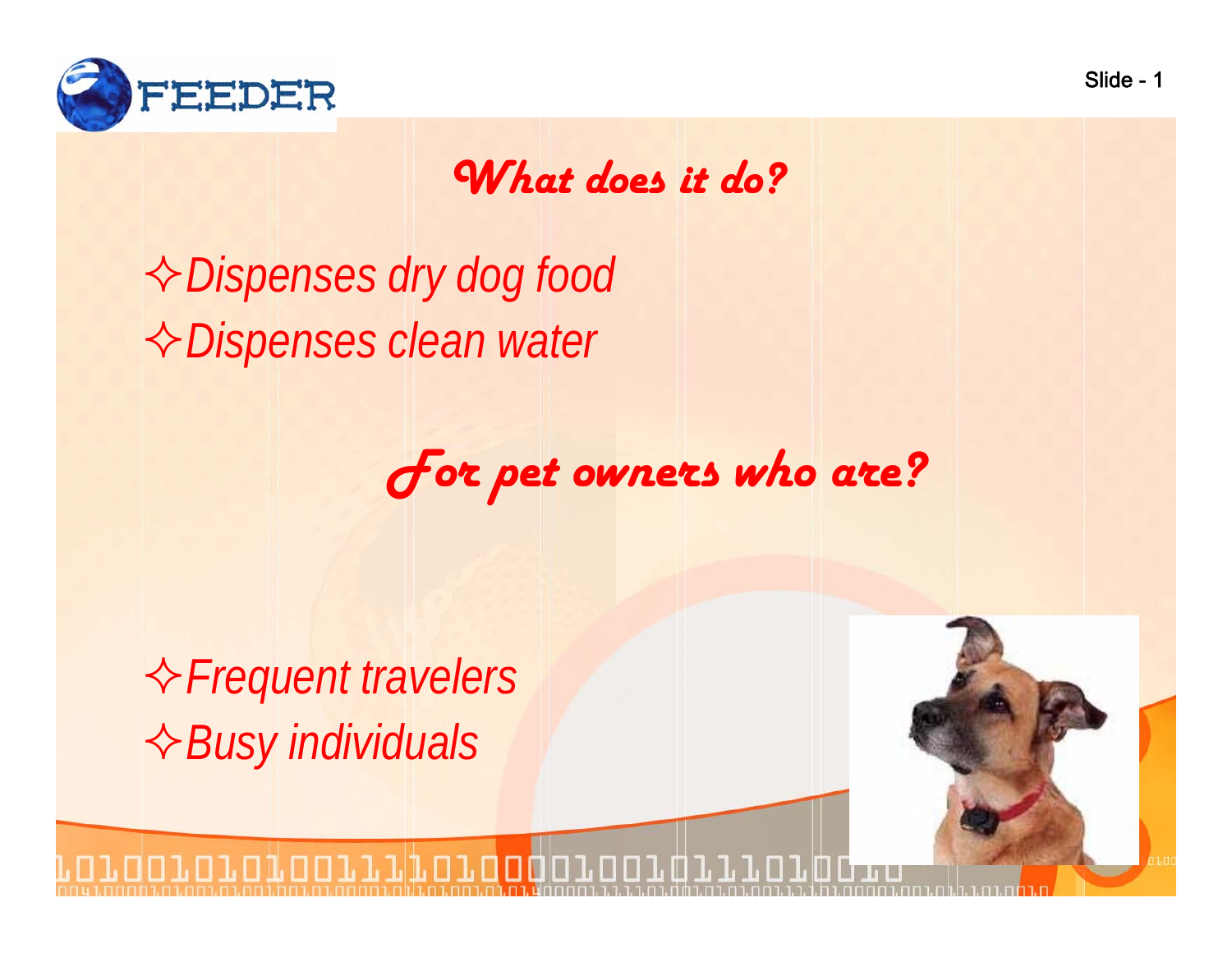

#### *Features*

*Dispenses food and water based on need Dispenses food based on time Extended use system PortableEasy maintenance Microcontroller Based*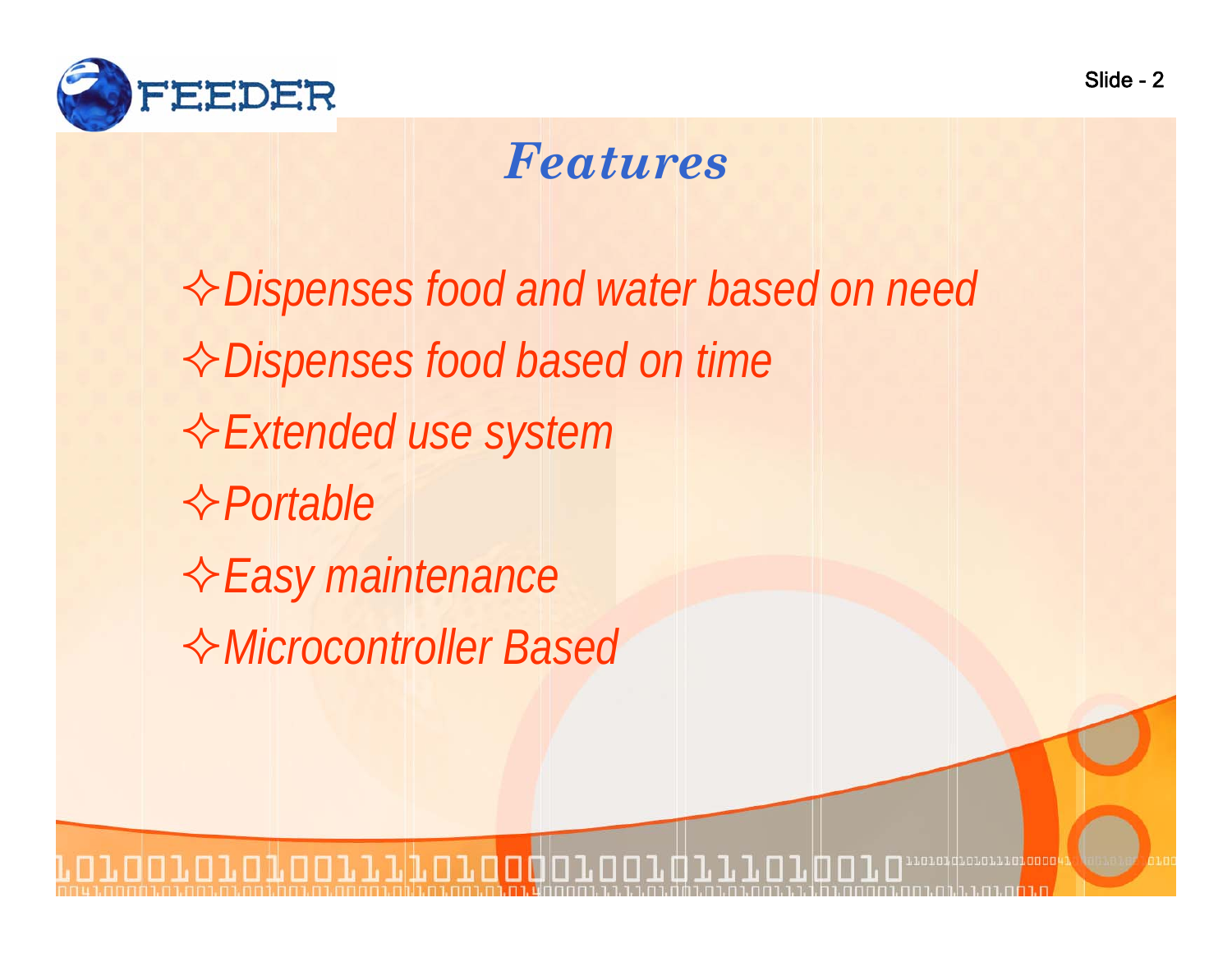

#### *Schedule Summary*

*Design Phase Preliminary Construction Programming Final Construction*

roromarororranonon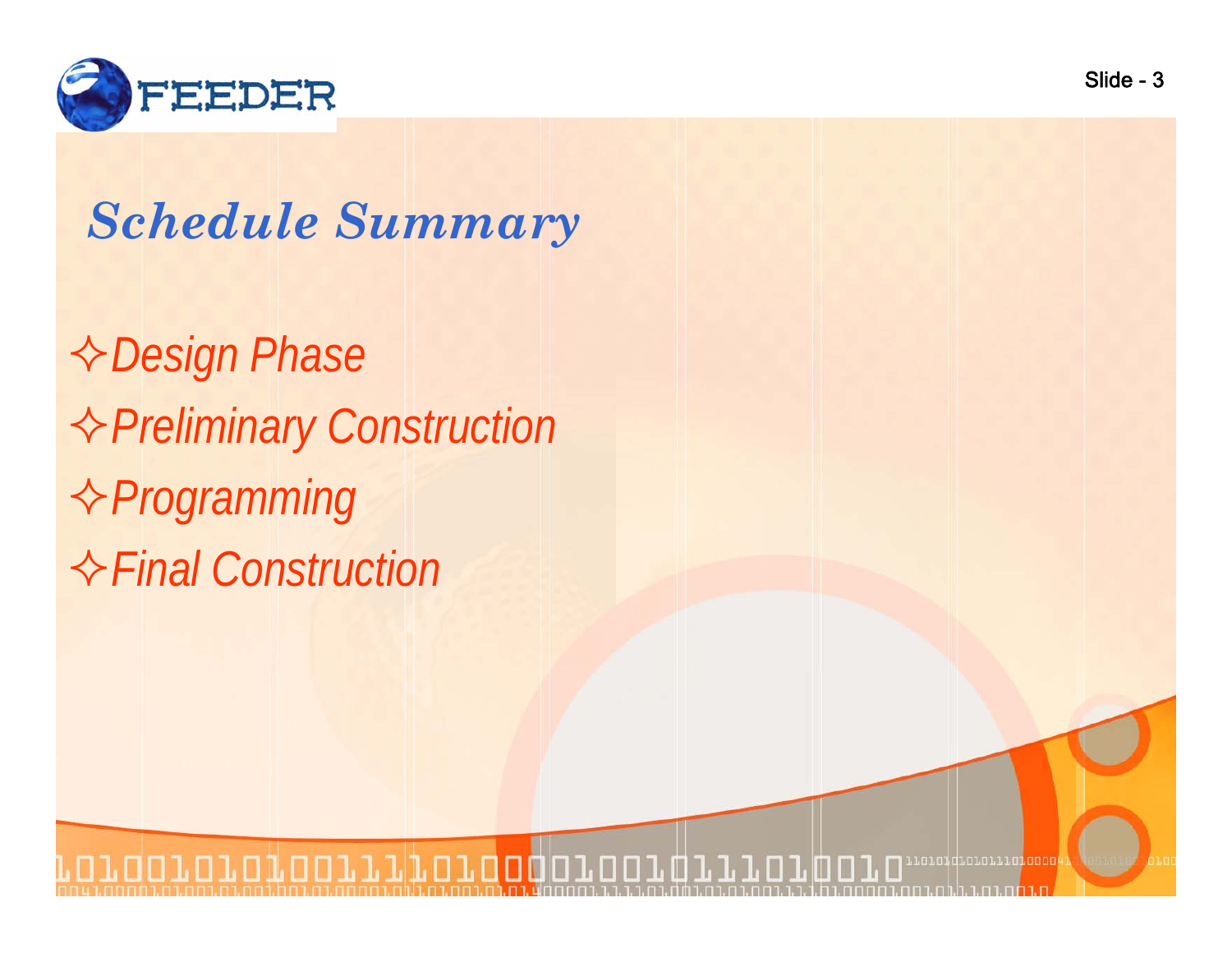

# *Cost Analysis*

*1. Part list and cost Table 1.1 illustrates it.* 

*2. Support tools Table 1.2 illustrates it.* 

*3. Labor cost Table 1.3 illustrates it.* 

*4. Total e-Feeder cost Table 1.4 illustrates it.* 



.n.n.d.o.n...n.n.ono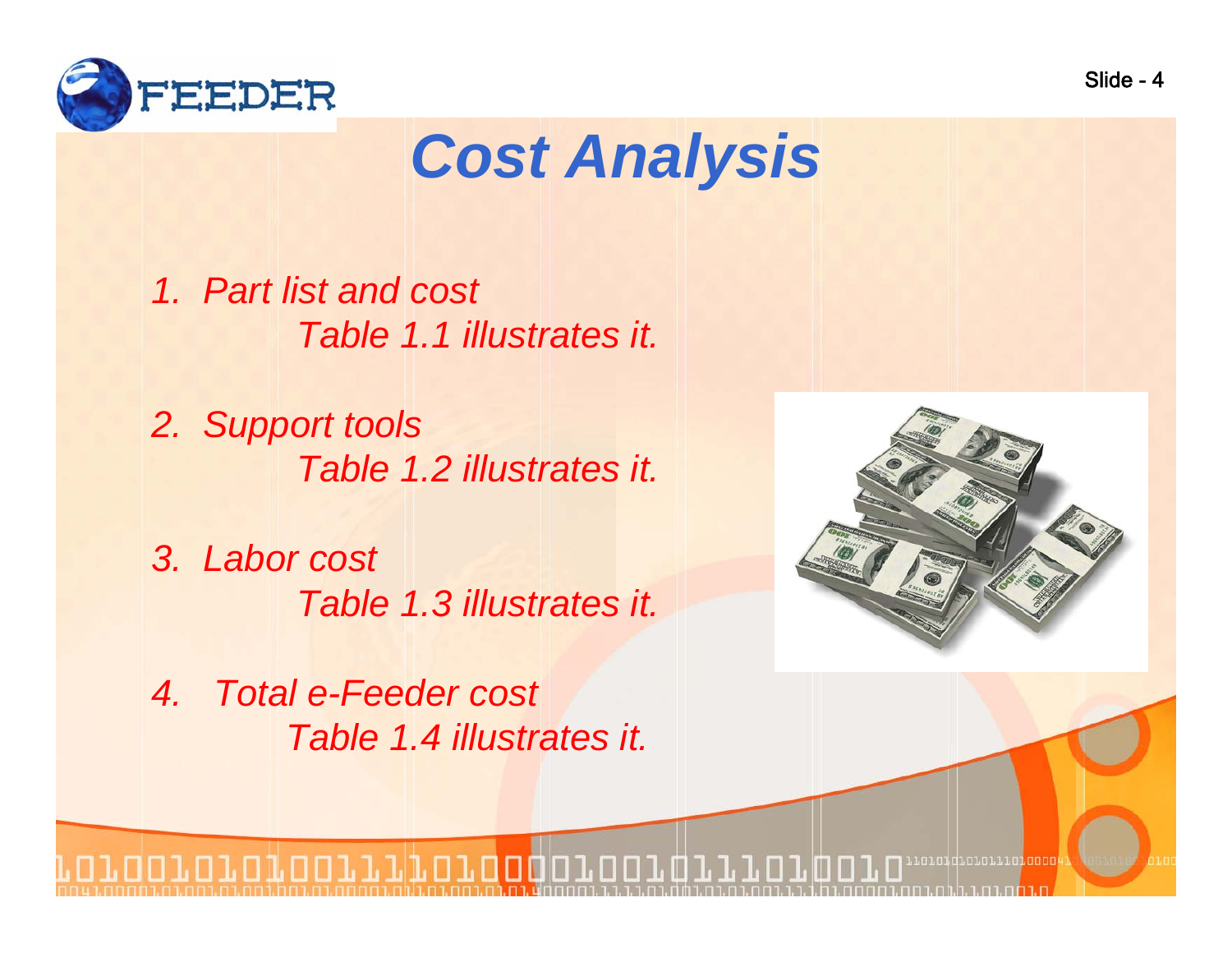# Part list and cost

No.

|        |                                           |                |              |           |           | Table 1.1 |
|--------|-------------------------------------------|----------------|--------------|-----------|-----------|-----------|
| No.    | Parts list                                | Quantity       | Source       | Est. cost | Act. cost |           |
| 1      | 8051 microcontroller                      |                | dass.        | \$125.00  | \$95.00   |           |
| 2      | Submersible water pump                    |                | Donated      | \$10.00   | \$0.00    |           |
| 3      | 6V stepper motor                          |                | Donated      | \$6.00    | \$0.00    |           |
| 4      | LCD                                       |                | <b>EPO</b>   | \$20.00   | \$19.95   |           |
| 5      | Keypad                                    |                | EPO.         | \$20.00   | \$19.95   |           |
| б      | Real time clock (RTC-1)                   |                | <b>EPO</b>   | \$30.00   | \$29.95   |           |
| 7      | Digital Input/Output (DIO-1)<br>Board     | 1              | <b>EPO</b>   | \$30.00   | \$29.95   |           |
| 8      | Snap-action switch                        | 2              | <b>EPO</b>   | \$6.00    | \$4.5     |           |
| 9      | Springs                                   | 2              | Donated      | \$1.00    | \$0.00    |           |
| 10     | Food storage tank                         |                | Donated      | \$10.00   | \$0.00    |           |
| 11     | Food bowl                                 |                | Donated      | \$5.00    | \$0.00    |           |
| 12     | Food holder                               |                | Donated      | \$5.00    | \$0.00    |           |
| 13     | Water storage tank                        |                | Donated      | \$10.00   | \$0.00    |           |
| 14     | Water bowl                                |                | Donated      | \$5.00    | \$0.00    |           |
| 15     | 6-12V DC adaptor                          | 1              | <b>EPO</b>   | \$16.00   | \$16.00   |           |
| 16     | 6V DC battery                             | 1              | <b>EPO</b>   | \$8.00    | \$7.95    |           |
| 17     | Wood and wooden board for<br>frame        | NΑ             | Donated      | \$50.00   | \$0.00    |           |
| 18     | Transportation handles                    | 5              | Donated      | \$6.00    | \$0.00    |           |
| 19     | Ping-pong                                 | 2              | Donated      | \$1.00    | \$0.00    |           |
| $20\,$ | Barrel bolts                              | $\overline{2}$ | Donated      | \$6.00    | \$0.00    |           |
| 21     | Elbow joint (male and                     |                |              |           |           |           |
|        | female), extender, and<br>connection tube | NA.            | Donated      | \$10.00   | \$0.00    |           |
| 22     | Linear slider                             | 1              | Donated      | \$5.00    | \$0.00    |           |
| 23     | On and off switch                         | 1              | Donated      | \$2.00    | \$0.00    |           |
| 24     | Control box                               | $\mathbf{1}$   | Donated      | \$1.00    | \$0.00    |           |
| 25     | Screws and wires                          | <b>NA</b>      | class        | \$5.00    | \$0.00    |           |
| 26     | BASCOM51 Basic compiler                   |                |              |           |           |           |
|        | for the 8051                              | 1              | <b>BiPom</b> | \$100.00  | \$99.00   |           |
|        |                                           |                | Sub Total    | \$493.00  | \$322.25  |           |
|        |                                           |                | Discount     |           | \$19.05   |           |
|        |                                           |                | <b>Total</b> | \$493.00  | \$303.20  |           |



rereigrererre<mark>reeee</mark>

Slide - 5

Total \$493.00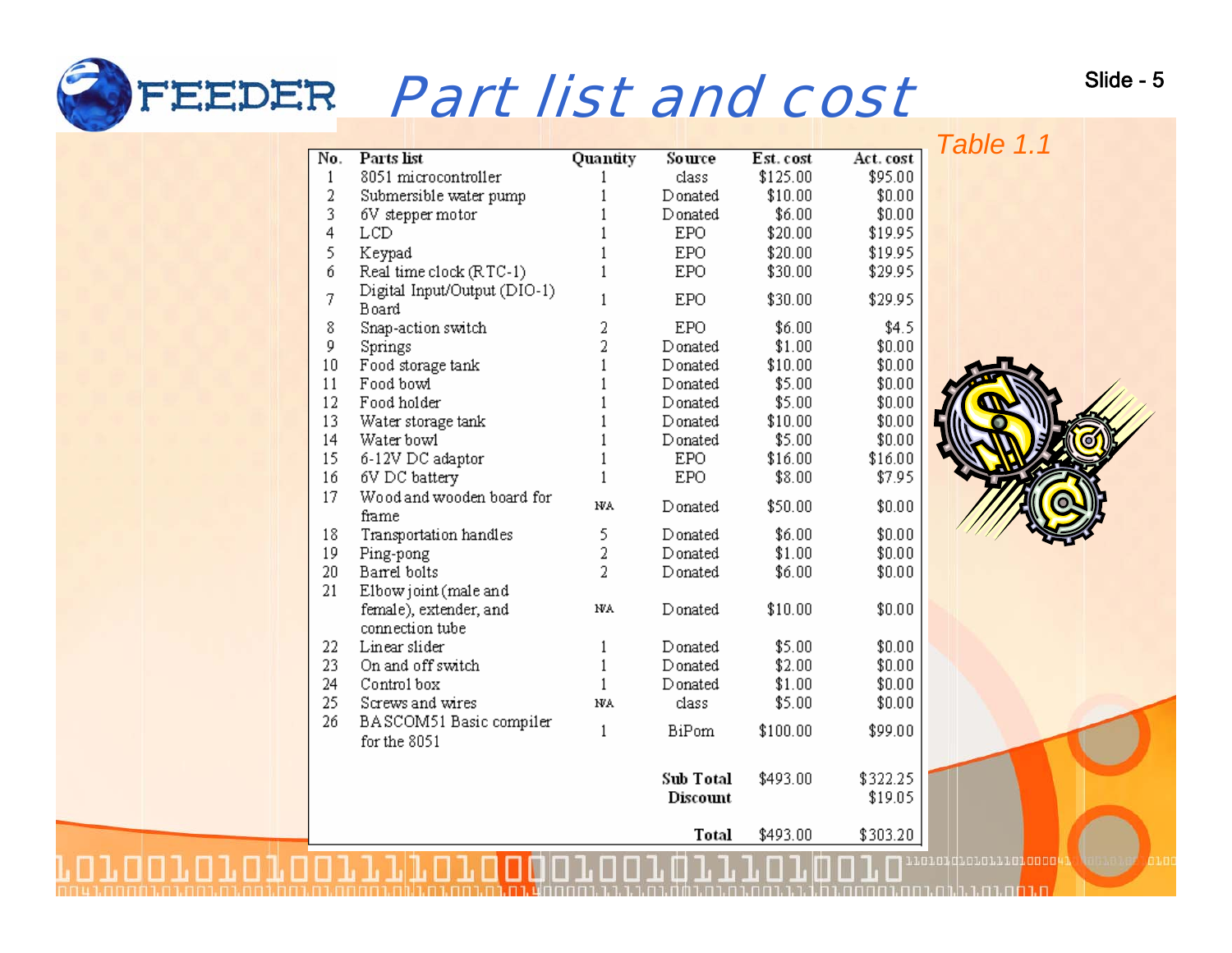

| No.                     | <b>Tools</b>                       | Quantity | Cost    |  |
|-------------------------|------------------------------------|----------|---------|--|
|                         | <b>Digital Multimeter</b><br>(DMM) |          | donated |  |
| $\overline{2}$          | <b>Circular Saw</b>                |          | donated |  |
| $\overline{\mathbf{3}}$ | Drill                              |          | donated |  |
| $\overline{4}$          | Soldering gun                      |          | donated |  |
| $\overline{5}$          | Wire stripper                      |          | donated |  |
| 6                       | <b>Hammer</b>                      |          | donated |  |
| $\mathcal T$            | Knife, scissor, and tape           |          | donated |  |

*Table 1.2*

roroqqrororror<mark>oooo</mark>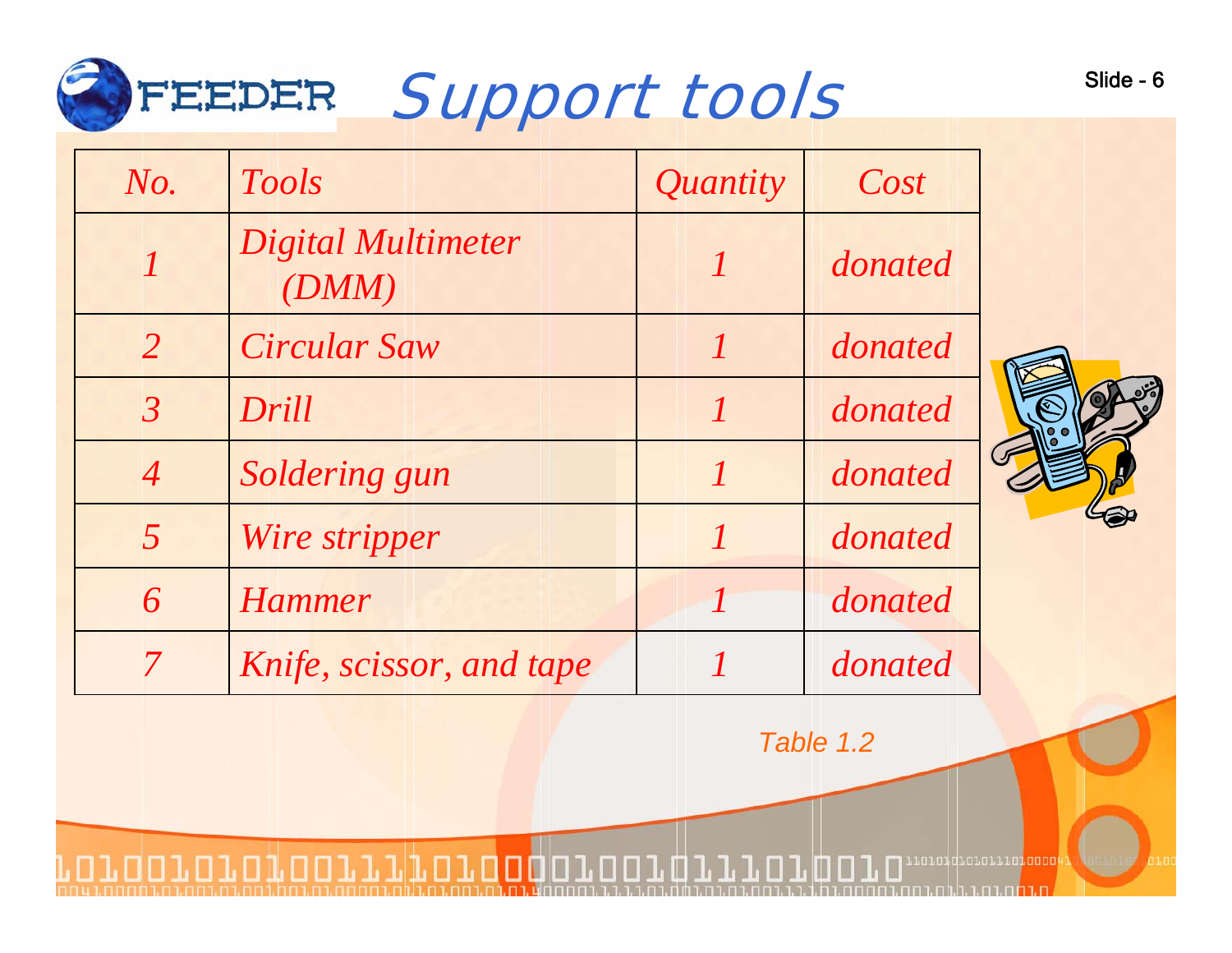

*Labor cost* slide-7

#### Table 1.3

| $N_{0.}$       | <b>Tasks</b>                          | <i><b>Shour</b></i> | No. of labors | hours/week | No. of weeks | <b>Total</b> |
|----------------|---------------------------------------|---------------------|---------------|------------|--------------|--------------|
|                | <i>Planning &amp;</i><br>Design       | \$23.00             | 4             | 15         | 3            | \$4,140.00   |
|                | Programming                           | \$23.00             | 2             | 15         | 5            | \$6,900.00   |
| 2              | Electronic<br>(Interface)<br>assembly | \$23.00             | 2             | 15         |              |              |
| 3              | Mechanical<br>assembly                | \$23.00             | 4             | 15         | 5            | \$6,900.00   |
| $\overline{4}$ | Testing and debug                     | \$23.00             | 4             | 15         | 2            | \$2,760.00   |

**Total** 

15

\$20,700.00

Team combines all members' tuition fees together to derive the total cost of \$20,700 and the amount is distributed to four tasks in total 15 weeks. Each cost of task is calculated by \$/hour x No. of labors x hours/week x No. of weeks.

For example of task 1,  $$23 \times 4 \times 15 \times 3 = $4,140$ .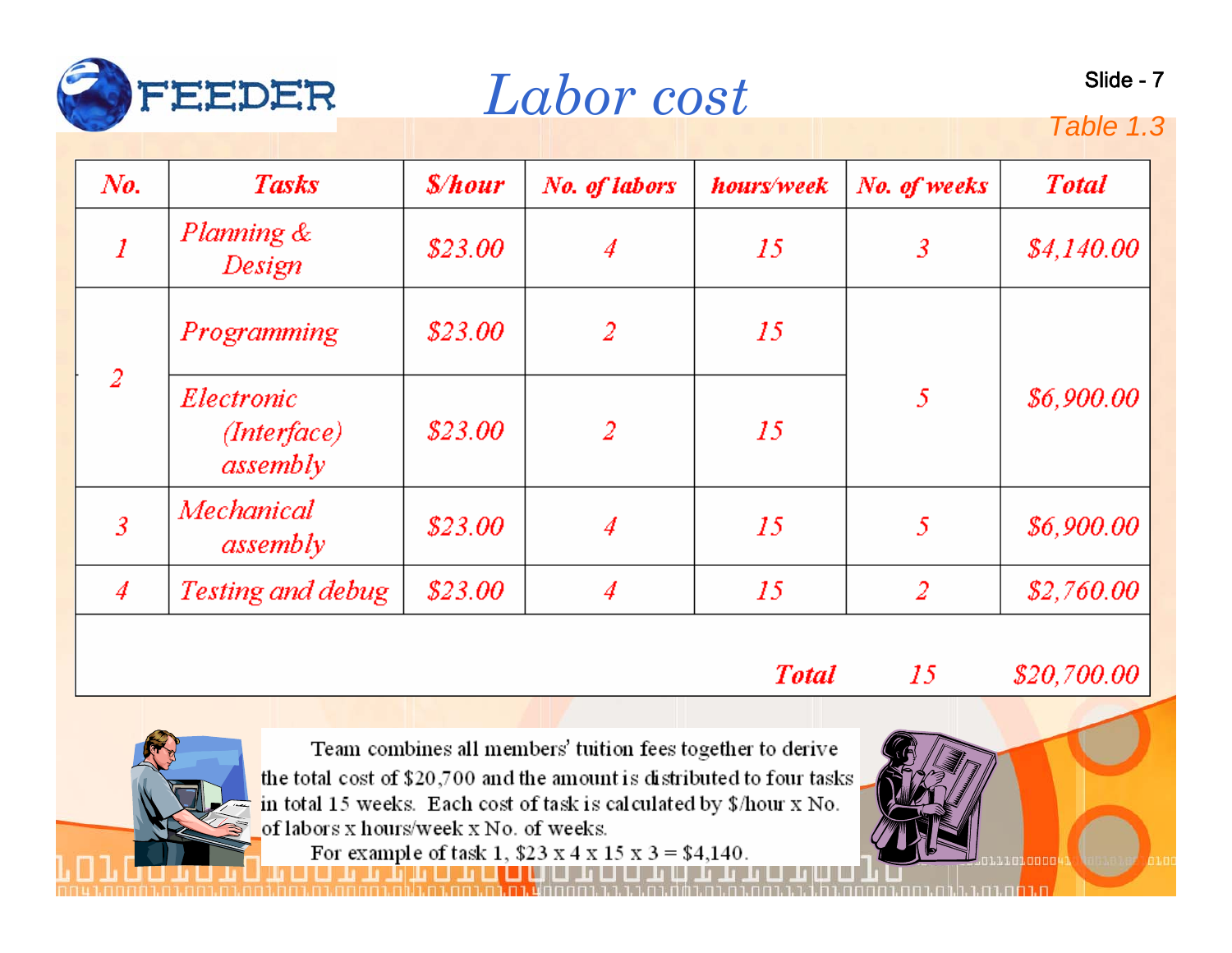



## *Total e-Feeder cost*





|                     | Est. cost   | Act. cost   | <b>Differences</b> |
|---------------------|-------------|-------------|--------------------|
| <b>Parts</b> list   | \$493.00    | \$303.20    | $- $189.8$         |
| <i>Labor usages</i> | \$20,700.00 | \$20,700.00 | \$0.00             |
|                     |             |             |                    |
| <b>Total</b>        | \$21,193.00 | \$21,003.20 | $-$189.8$          |



rereigrererrerenen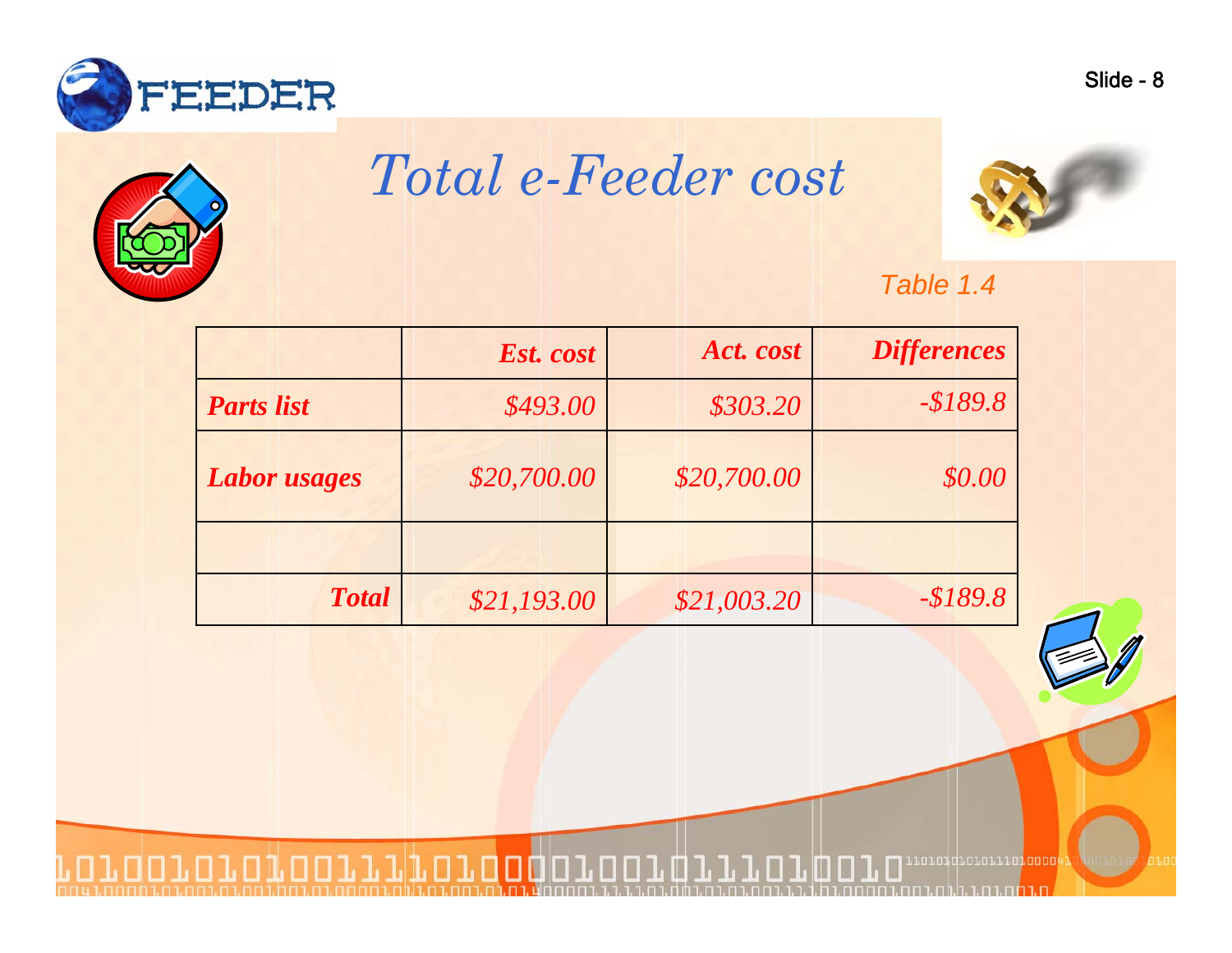

#### Control box – front panel

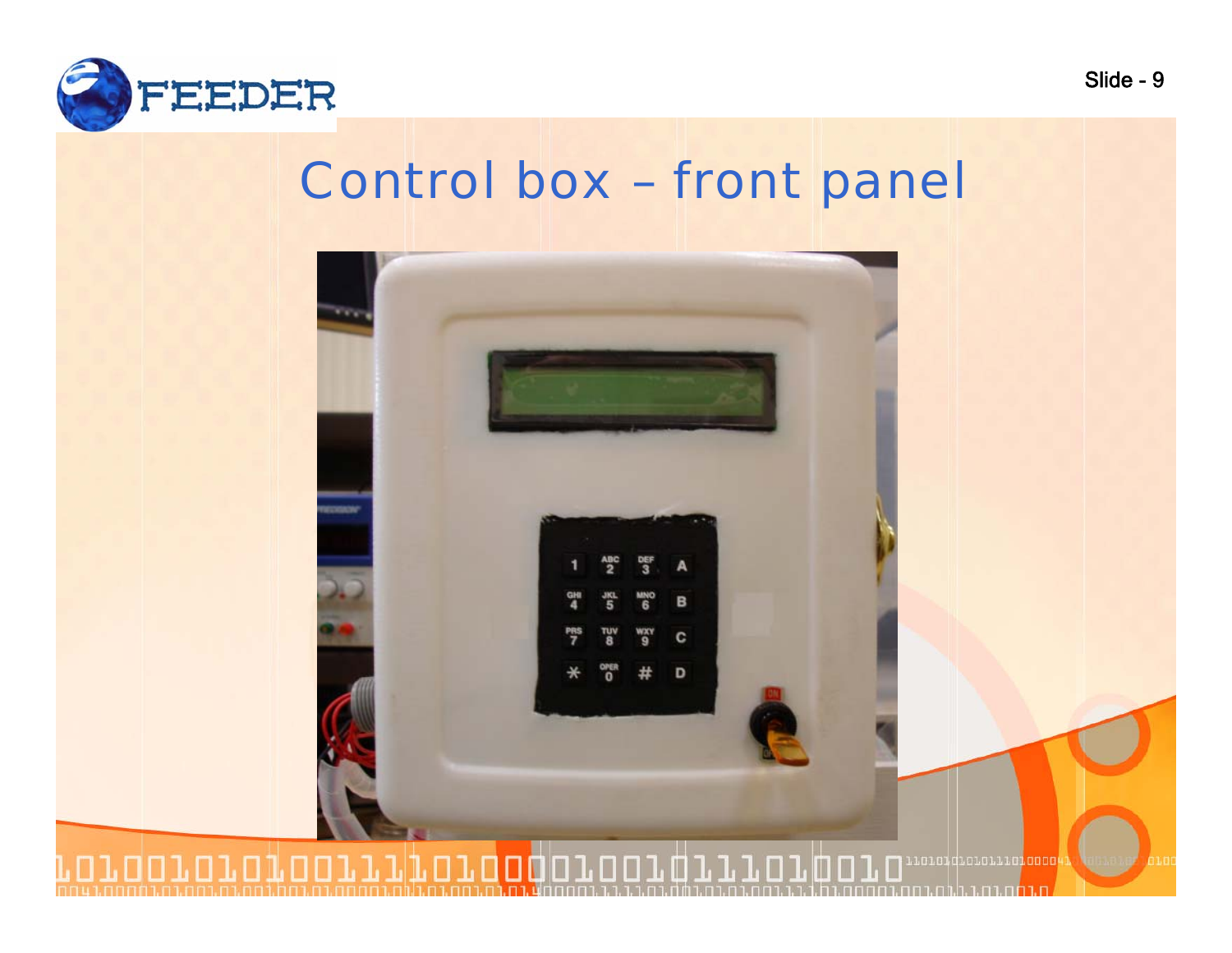

#### Control box – interior



Slide - 10

ıп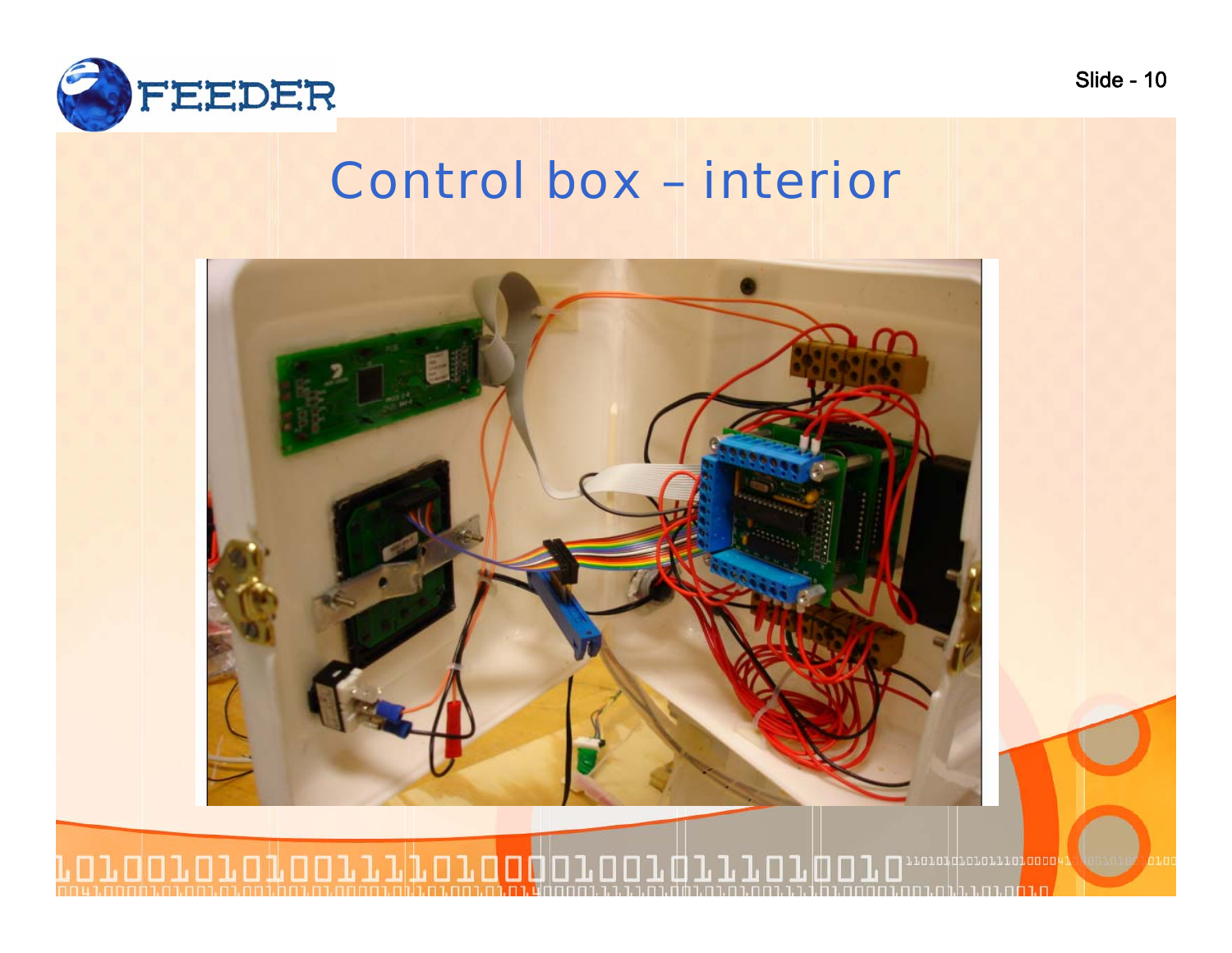

#### Control box – DIO Board

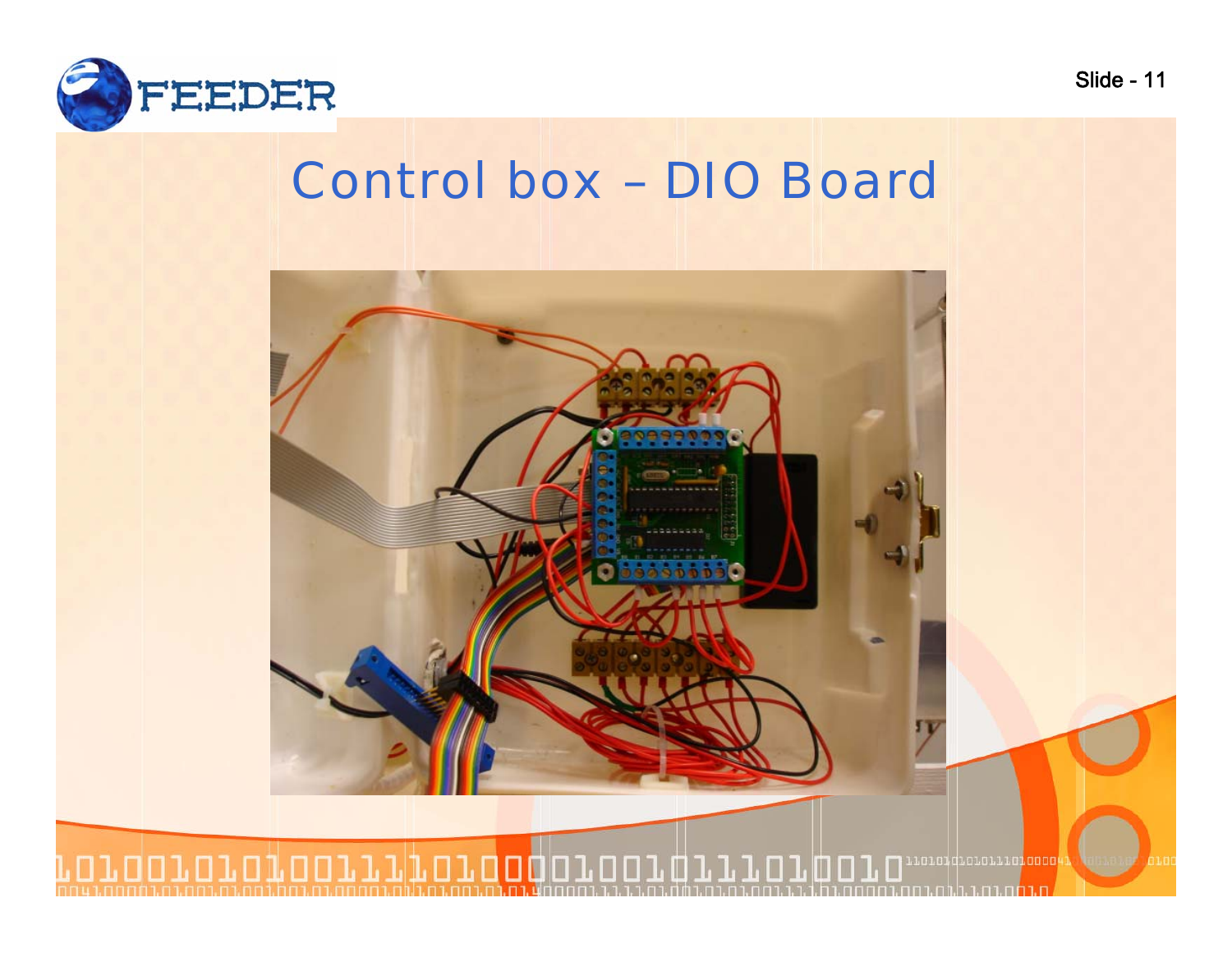

#### Non-submersible water pump



roroqqrororro**roooo** П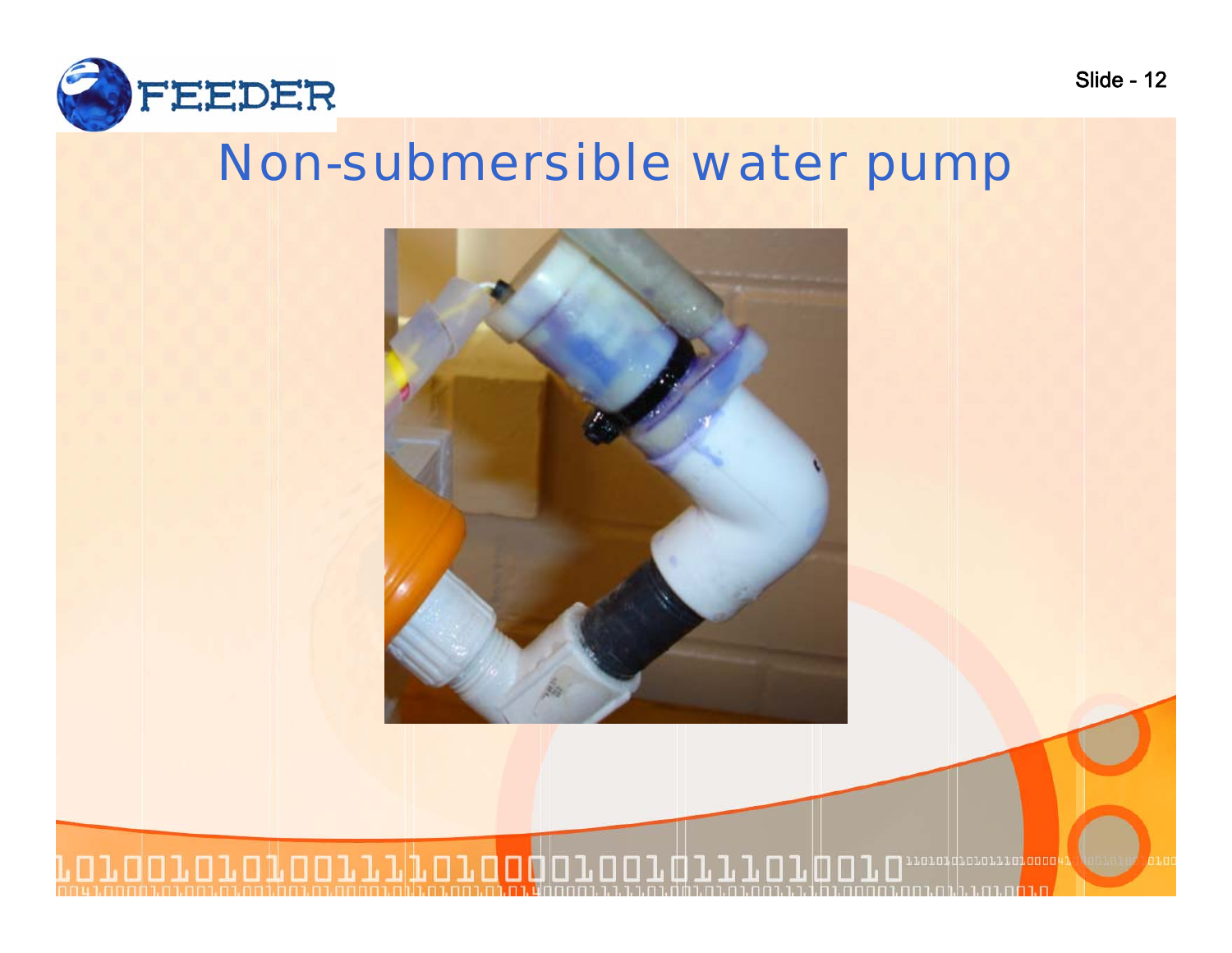

#### Water tank

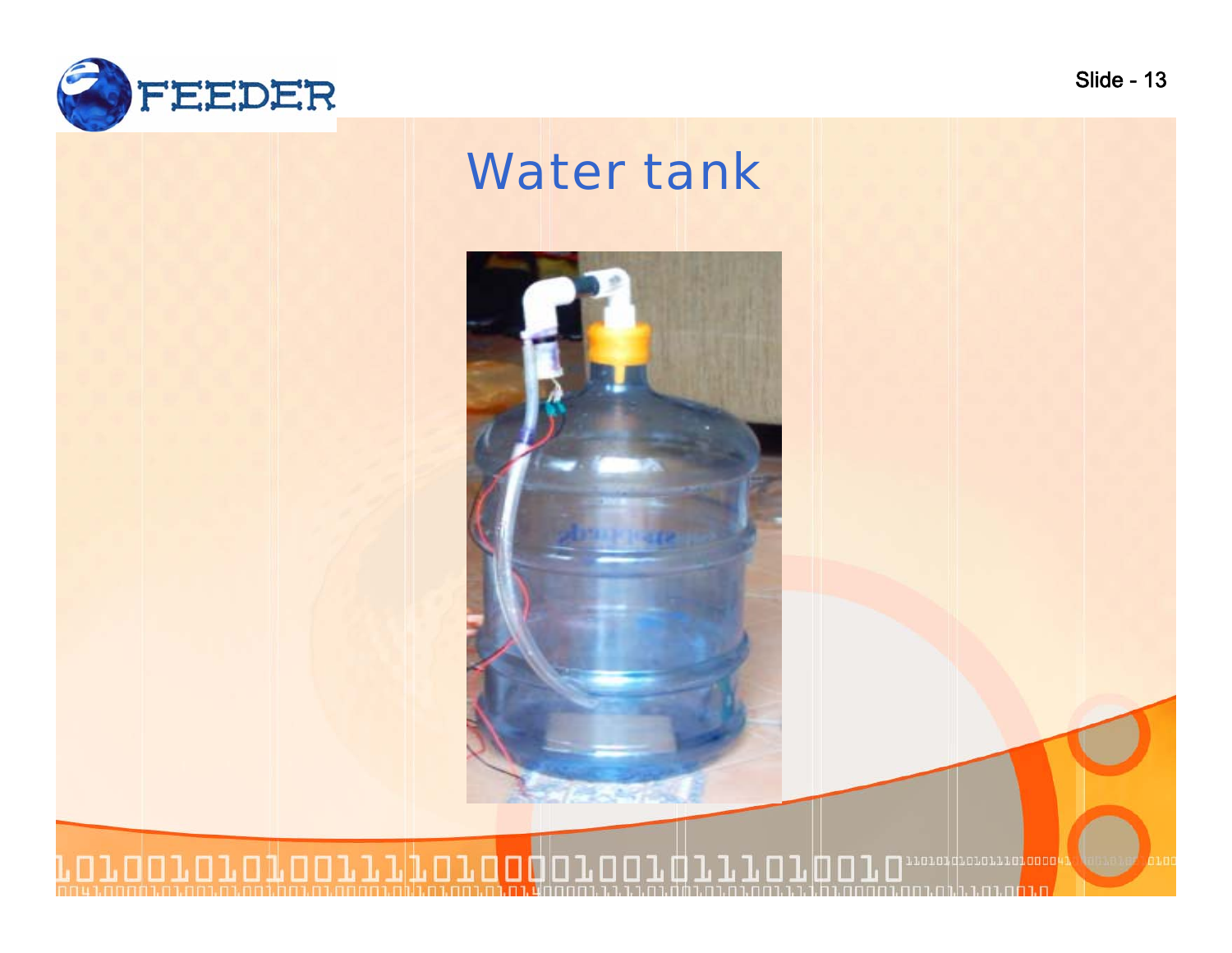

#### Water bowl, floating sensor with on/off switch

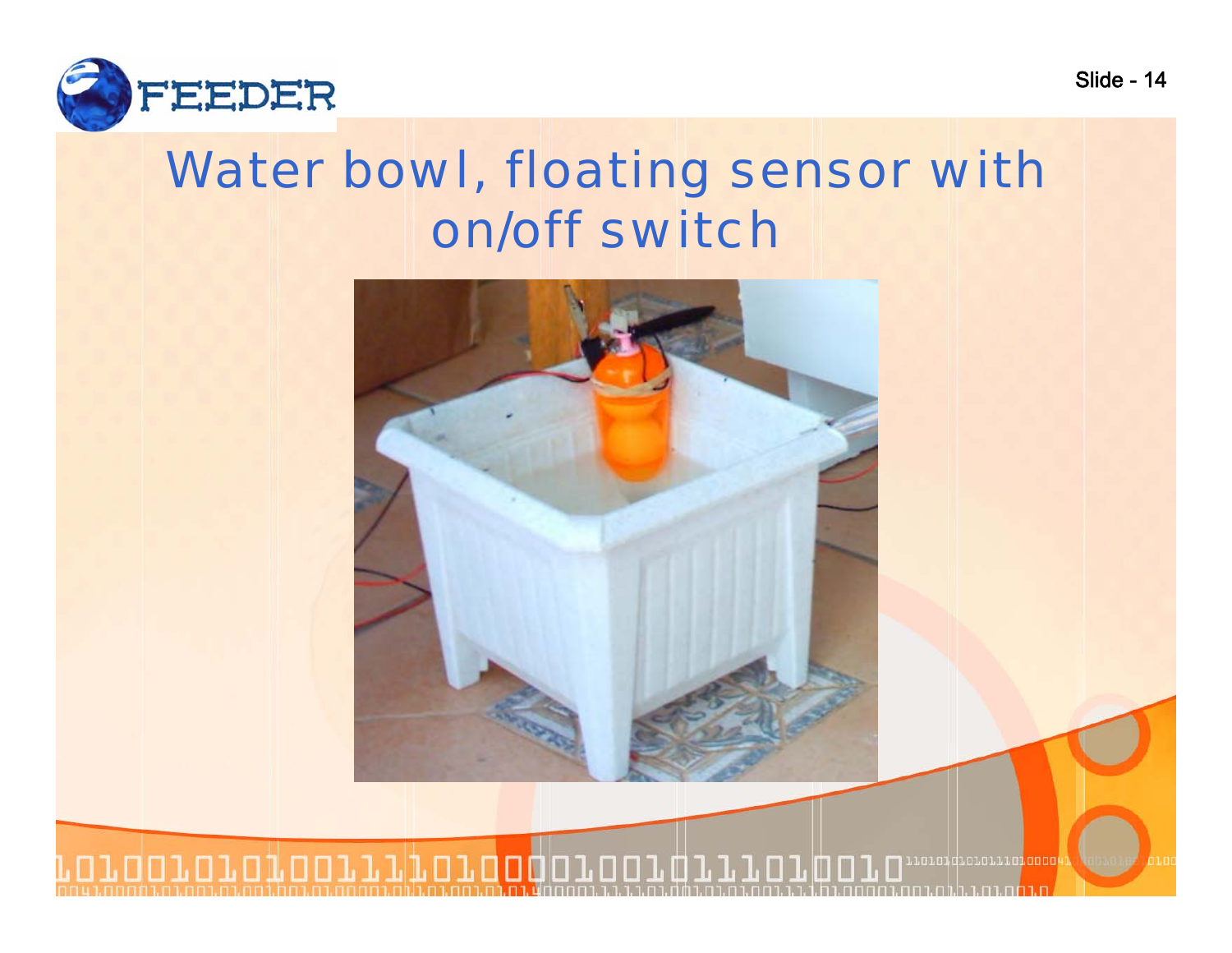

#### Water Dispenser Diagram



Slide - 15

Figure 2. Water Pump Block Diagram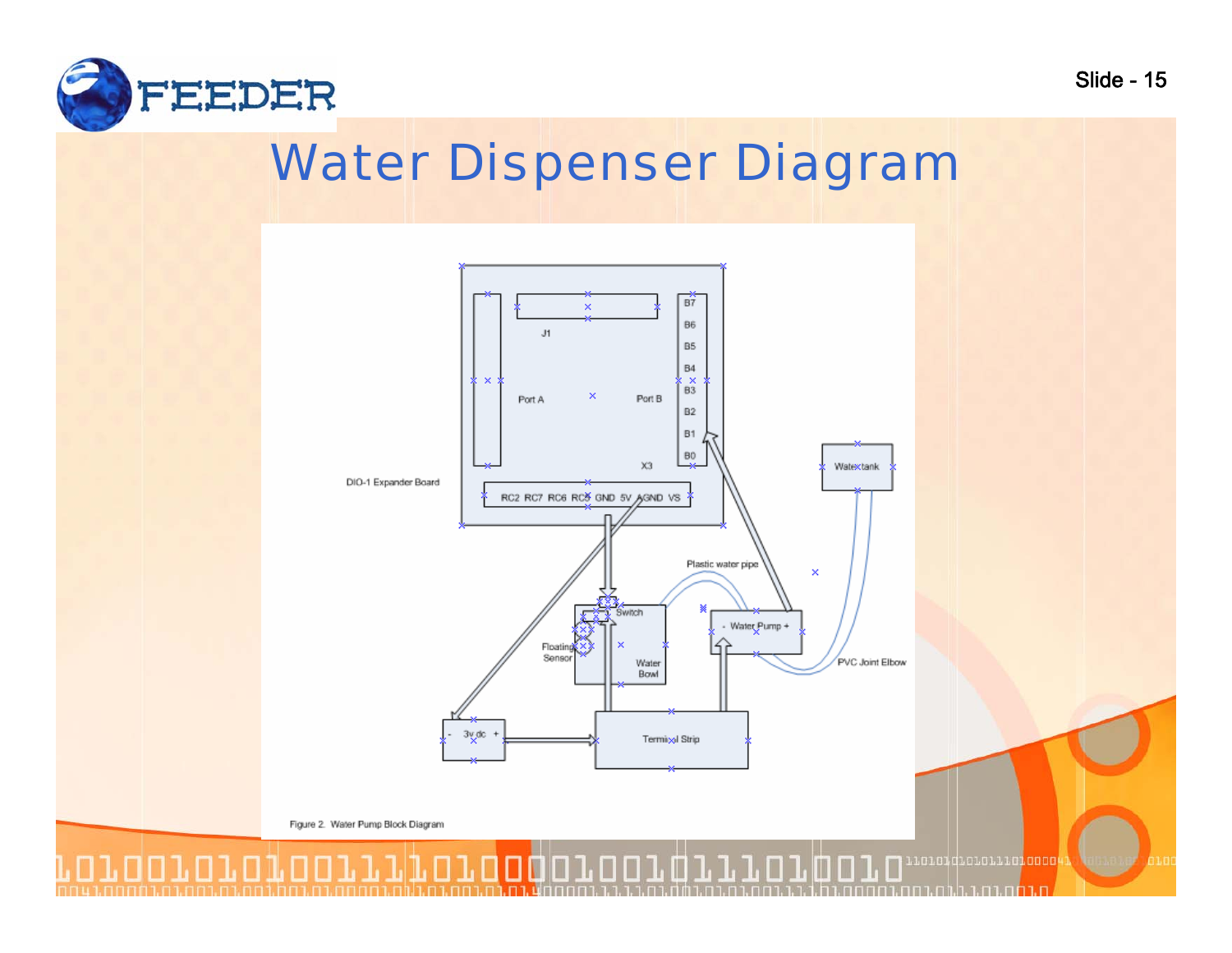

#### Complete water pump system



#### roromarororranonon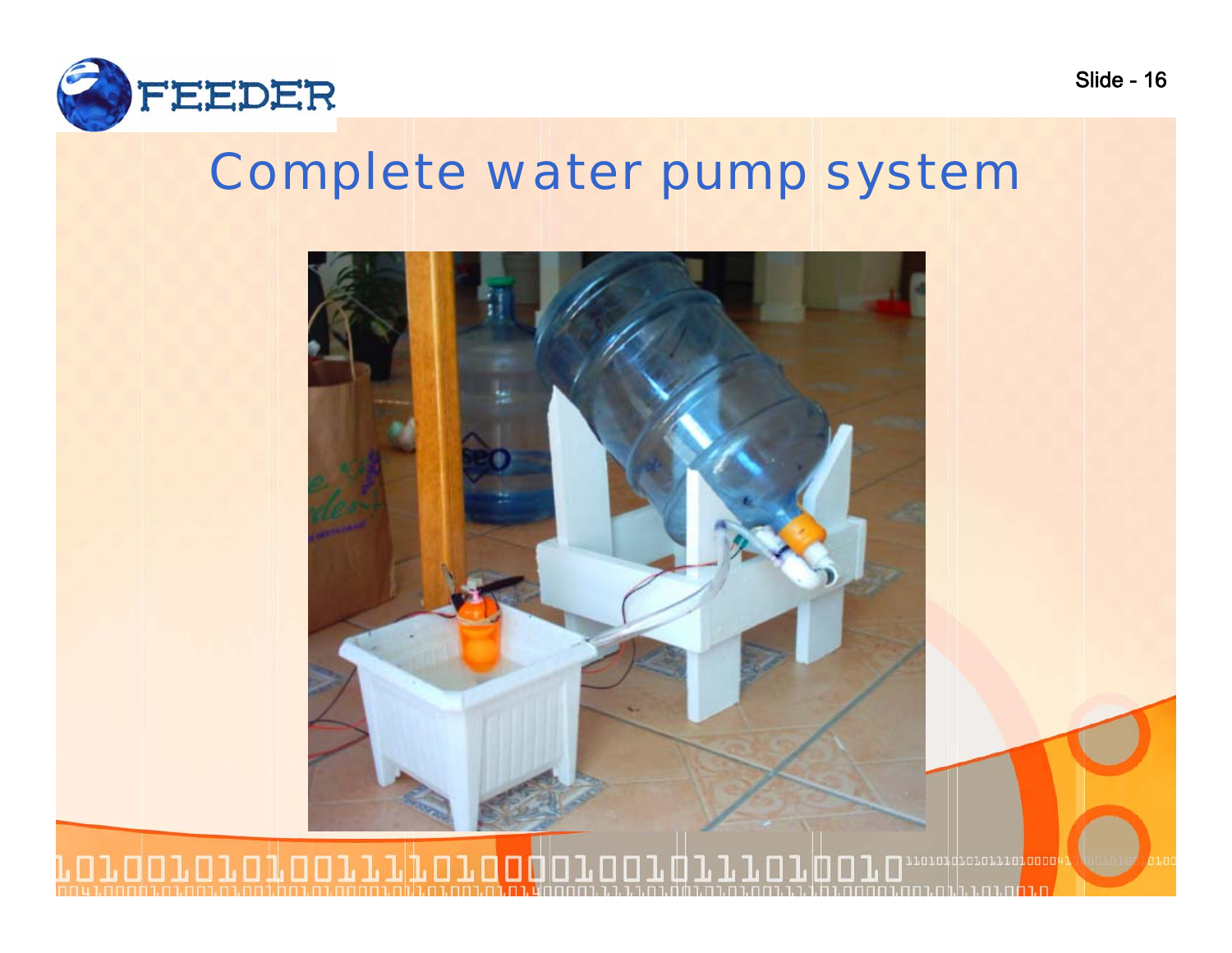

#### Linear slider with stepper motor



roroqqrororro**roooo**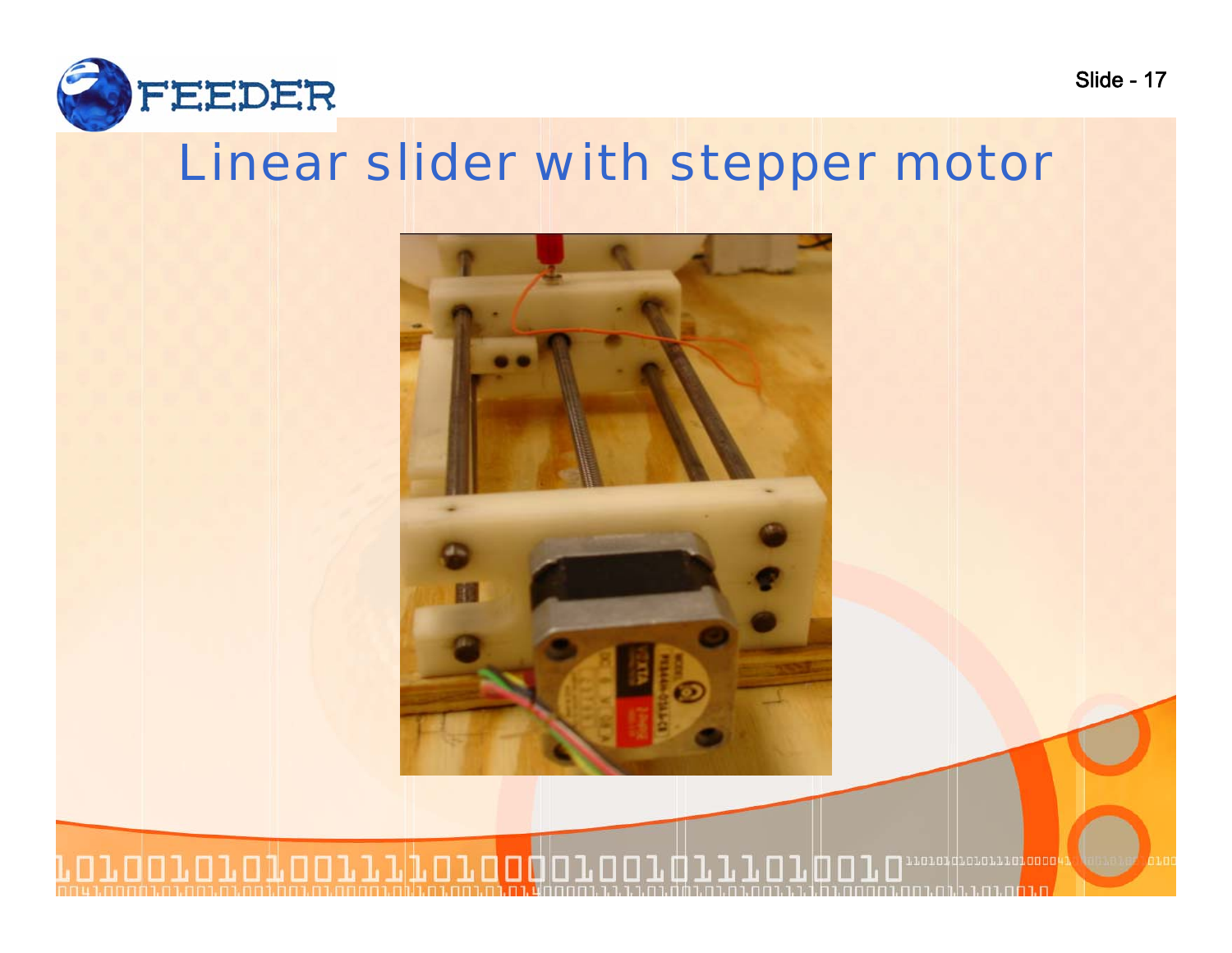

#### Open/Close gate

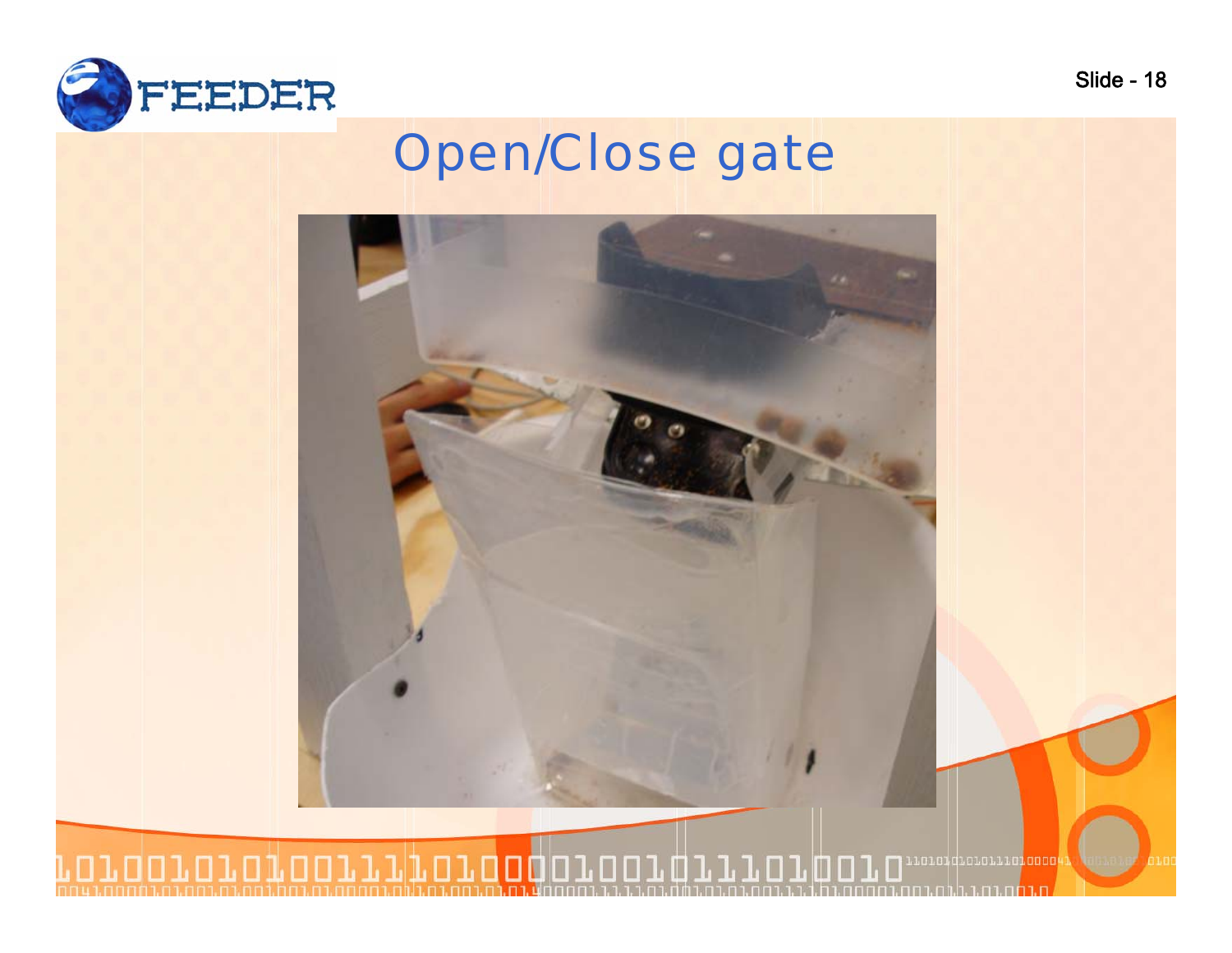

#### Food container, food bowl

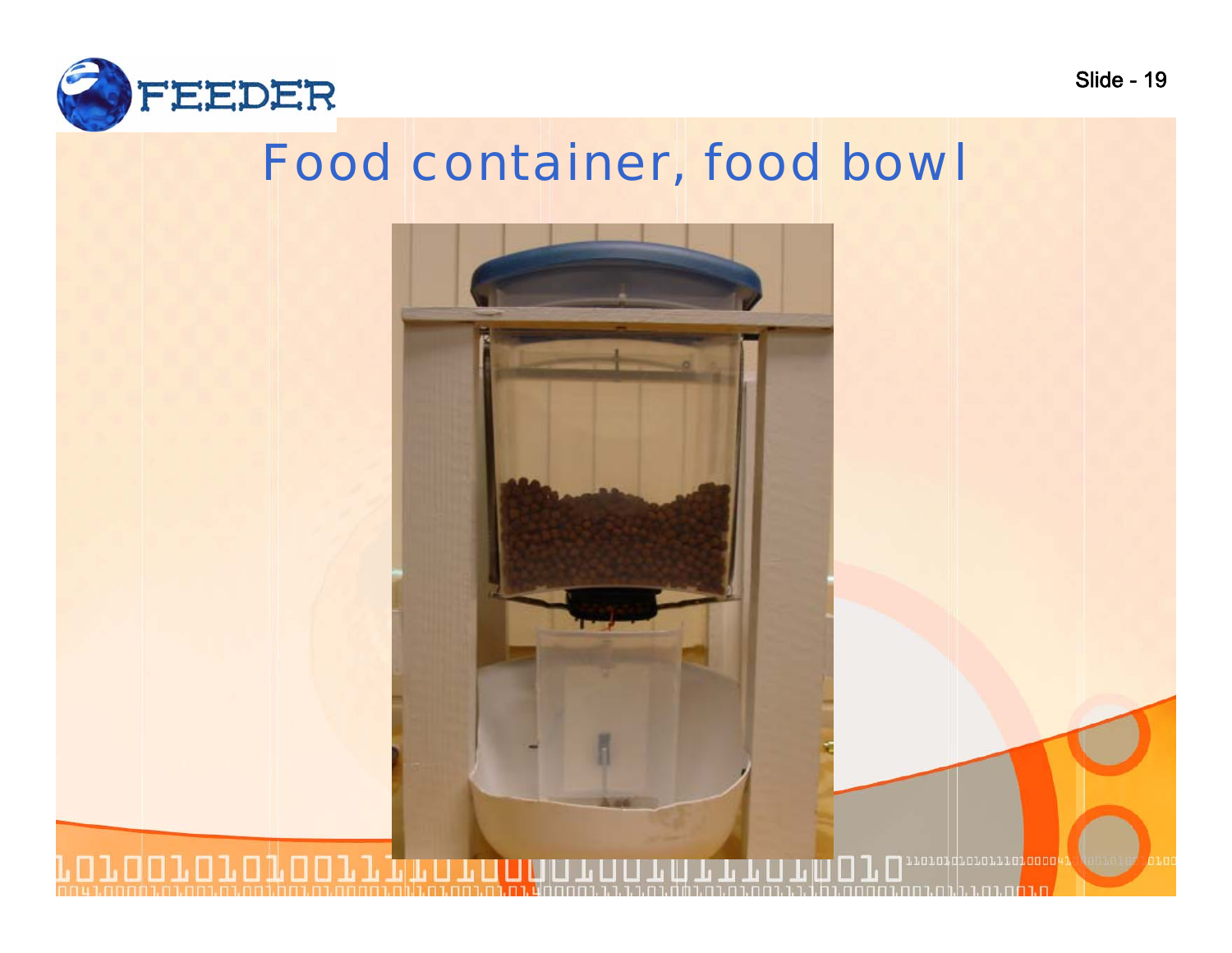

## Food Dispenser Wiring Diagram

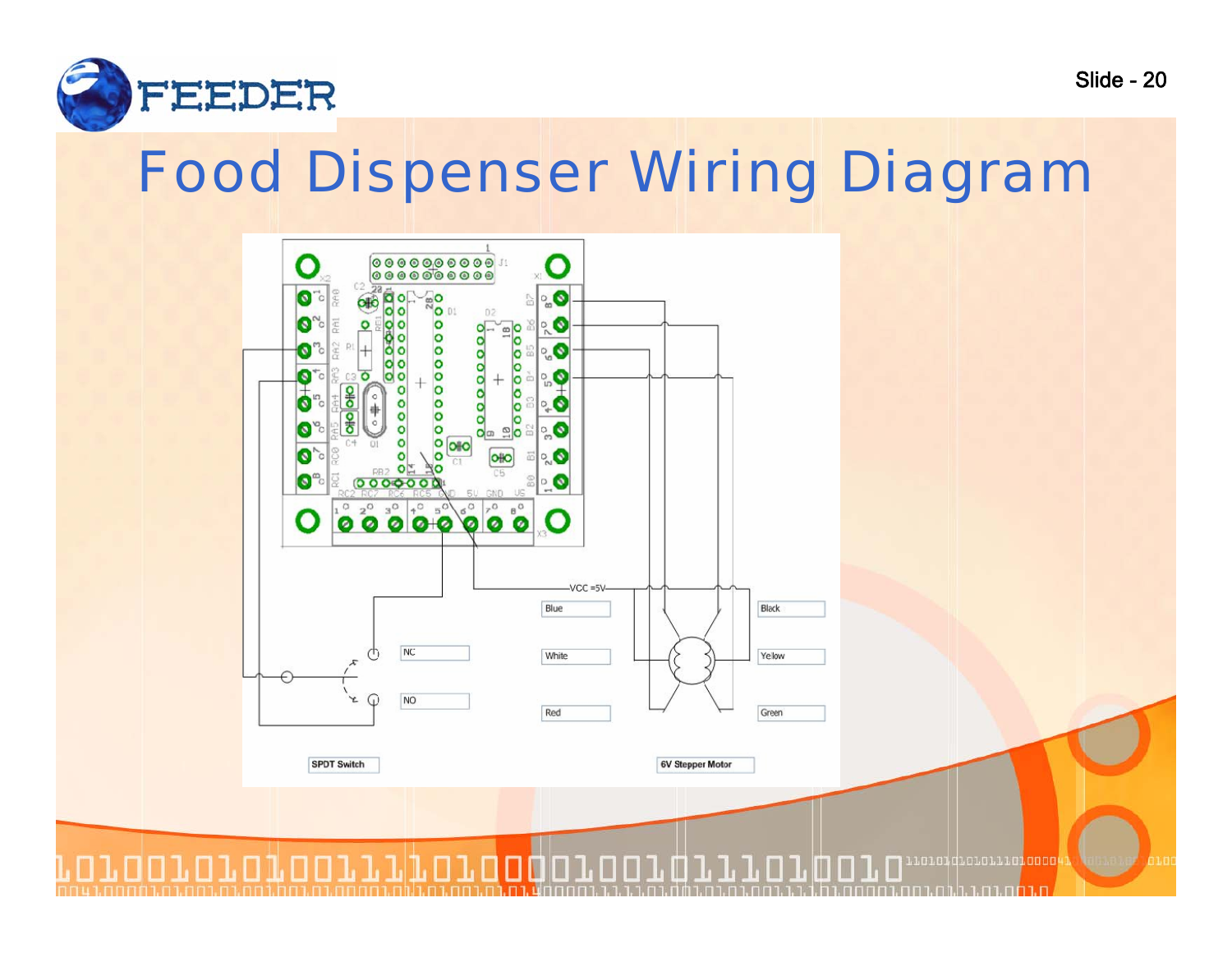

#### Complete food system

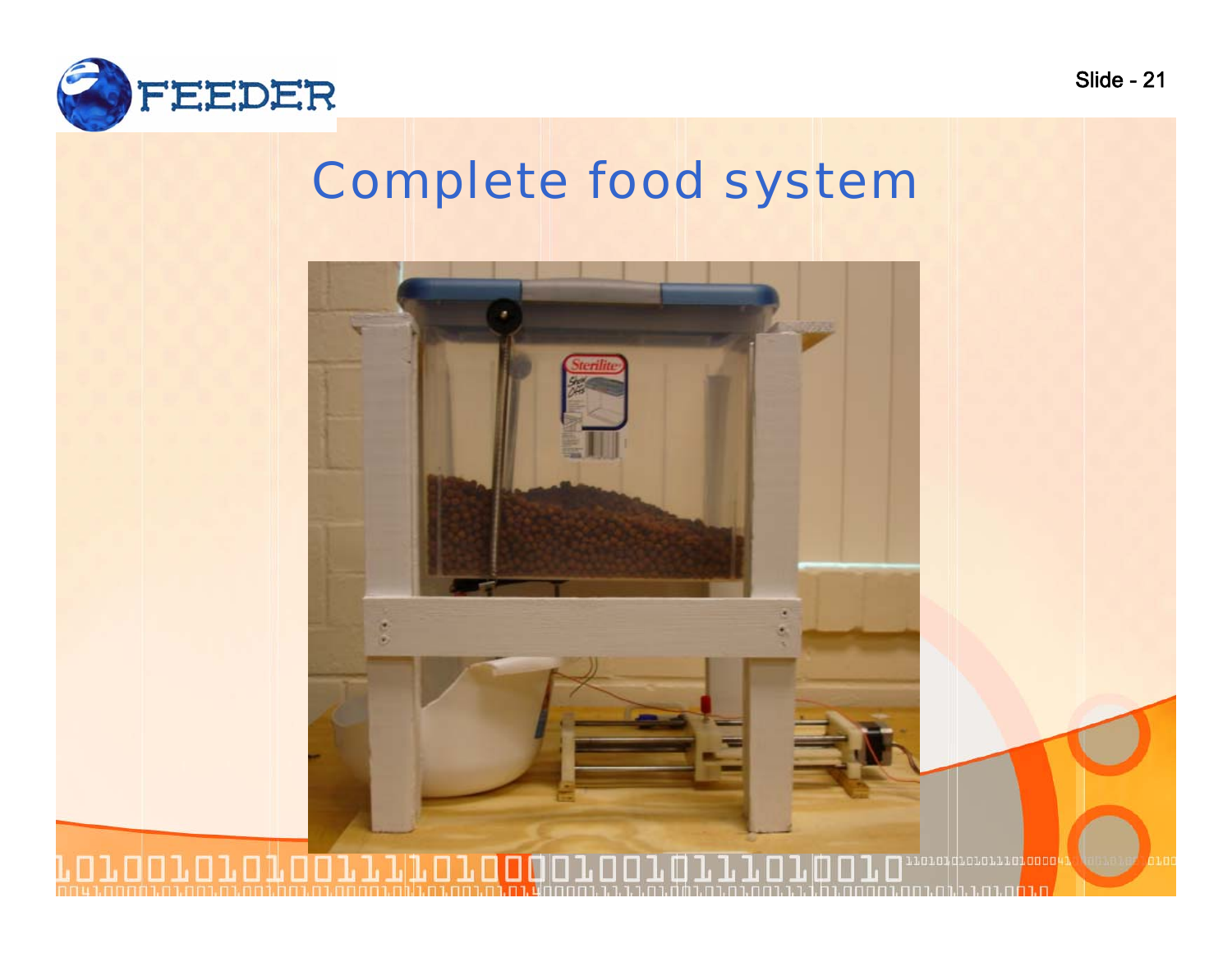

#### Combo integration